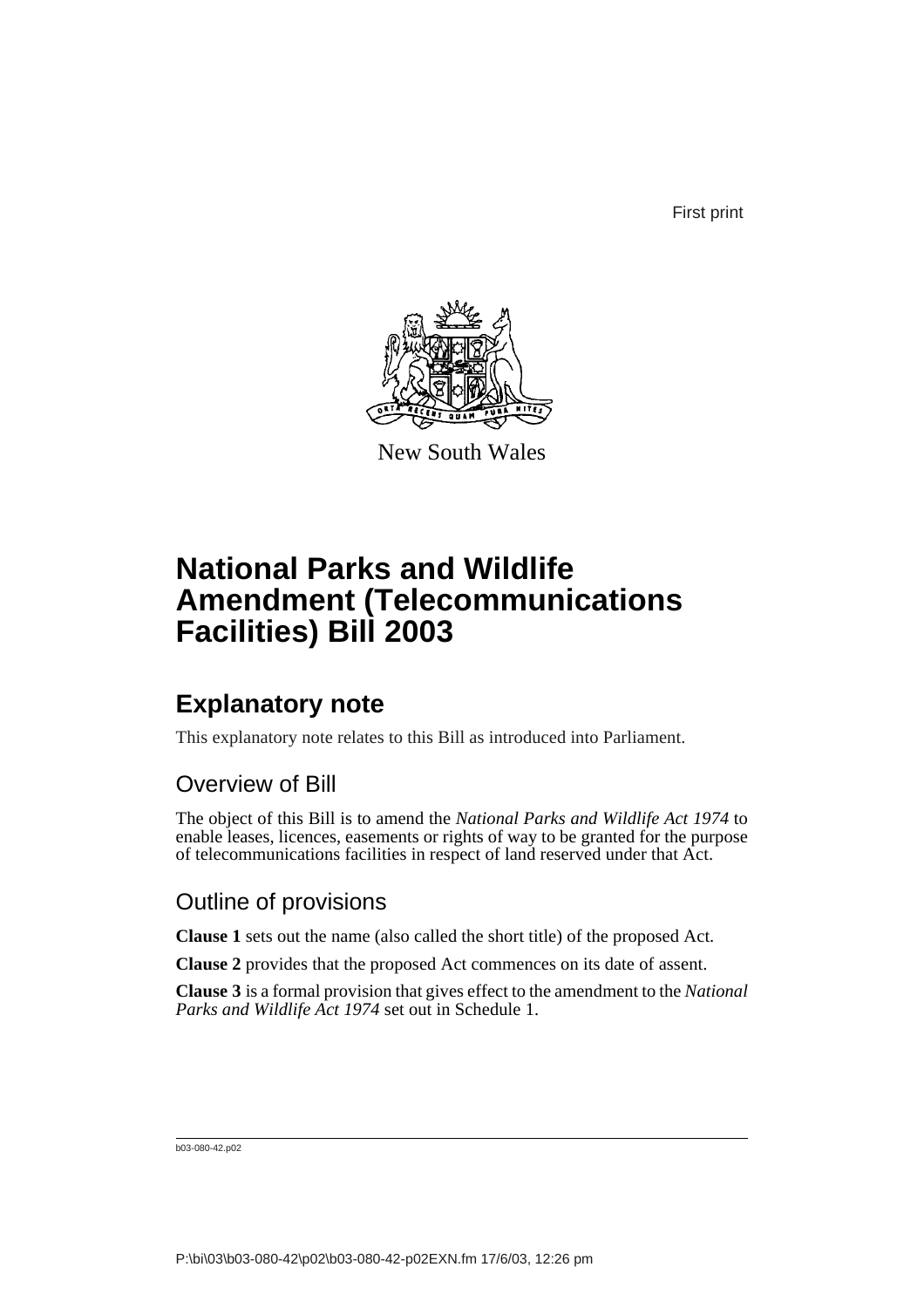Explanatory note

#### **Schedule 1 Amendment**

**Schedule 1** inserts proposed section 153D into the *National Parks and Wildlife Act 1974* (*the Principal Act*) to provide that, for the purpose of the erection, use or maintenance of telecommunications facilities (as defined in the *Telecommunications Act 1997* of the Commonwealth), the Minister for the Environment may grant leases of, or licences to occupy or use, or easements or rights of way through, on or in, any land reserved under the Principal Act.

The Minister is prevented from granting such a lease, licence, easement or right of way under the proposed section unless the Minister is satisfied that:

- (a) there is no feasible alternative site for the proposed telecommunications facility concerned on land that is not reserved under the Principal Act, and
- (b) the proposed telecommunications facility is essential for the provision of telecommunications services for land reserved under the Principal Act or for surrounding areas to be served by the facility, and
- (c) the telecommunications facility is to be removed and the site of the facility is to be restored as soon as possible after the facility becomes redundant (for example, due to advances in technology), and
- (d) the site of the proposed telecommunications facility has been selected after taking into account the objectives set out in any plan of management relating to the land concerned, and
- (e) all existing leases, licences, easements and rights of way and all existing structures on the land concerned have been assessed to determine whether the proposed telecommunications facility could be co-located with an existing structure or whether the proposed facility could be located at a site that is already disturbed by an existing lease, licence, easement or right of way or an existing structure.

Explanatory note page 2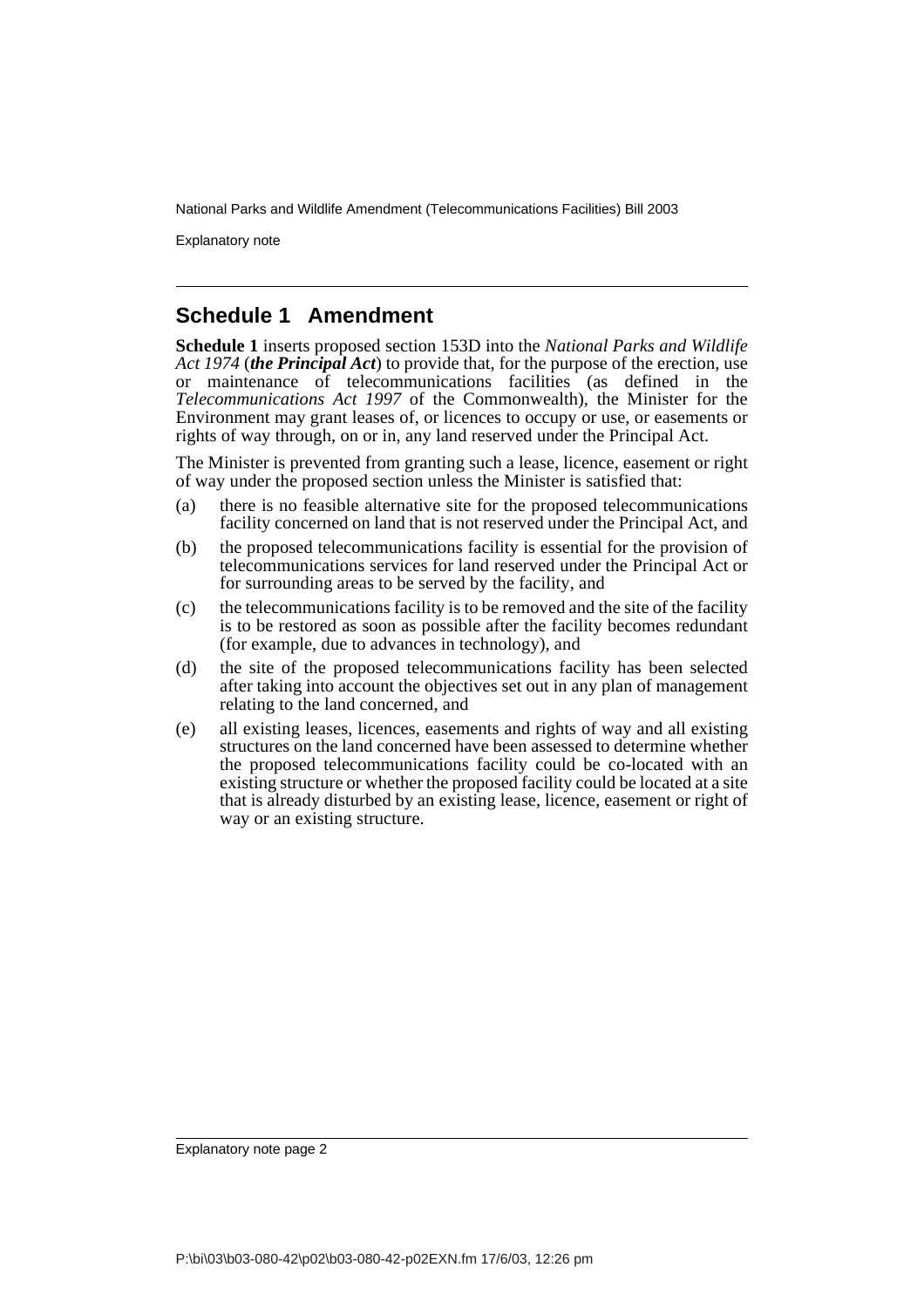First print



New South Wales

# **National Parks and Wildlife Amendment (Telecommunications Facilities) Bill 2003**

## **Contents**

|   |                                                         | Page          |
|---|---------------------------------------------------------|---------------|
|   | Name of Act                                             |               |
| 2 | Commencement                                            | 2             |
|   | Amendment of National Parks and Wildlife Act 1974 No 80 | $\mathcal{P}$ |
|   | Schedule 1 Amendment                                    |               |

b03-080-42.p02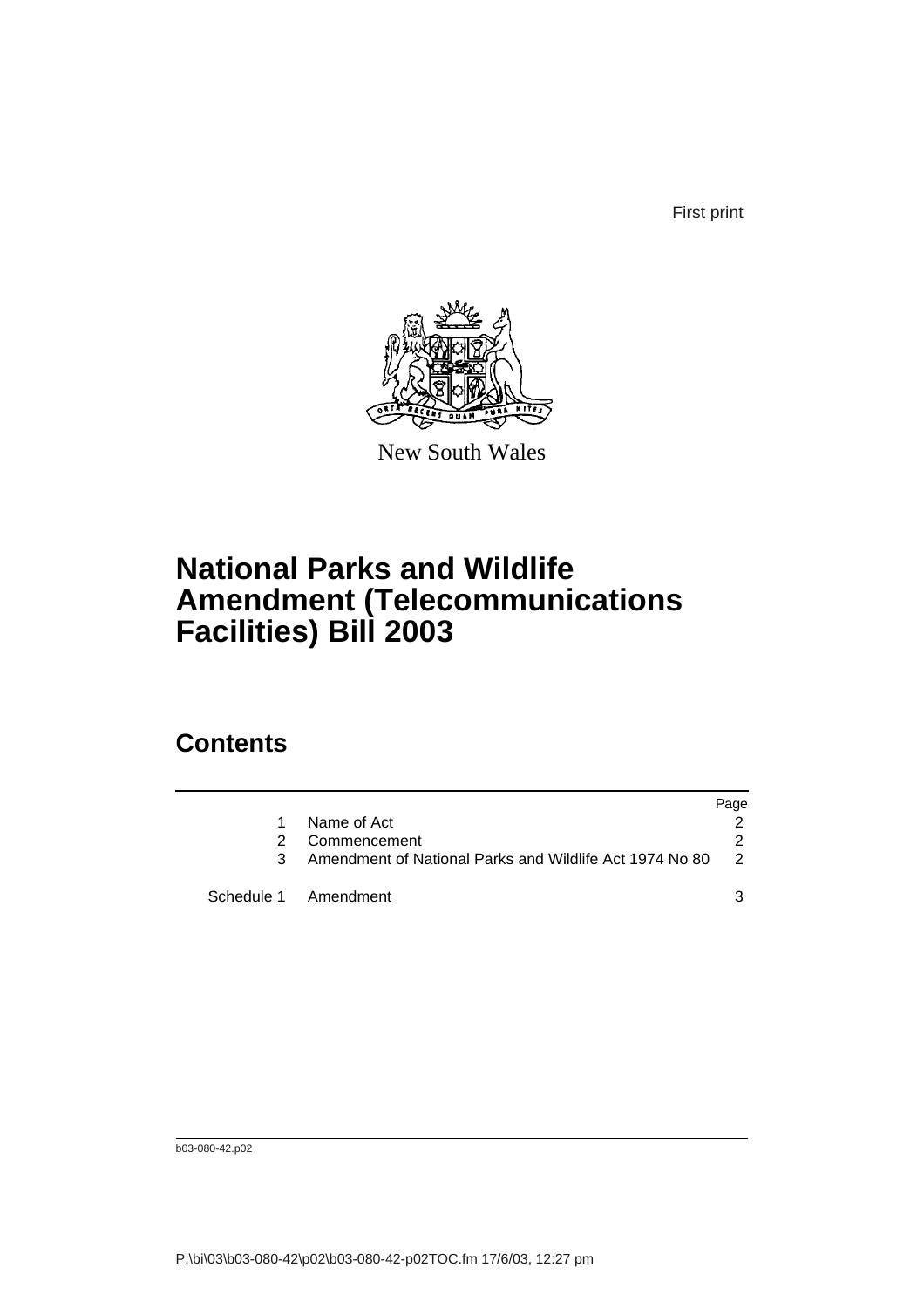**Contents** 

Page

Contents page 2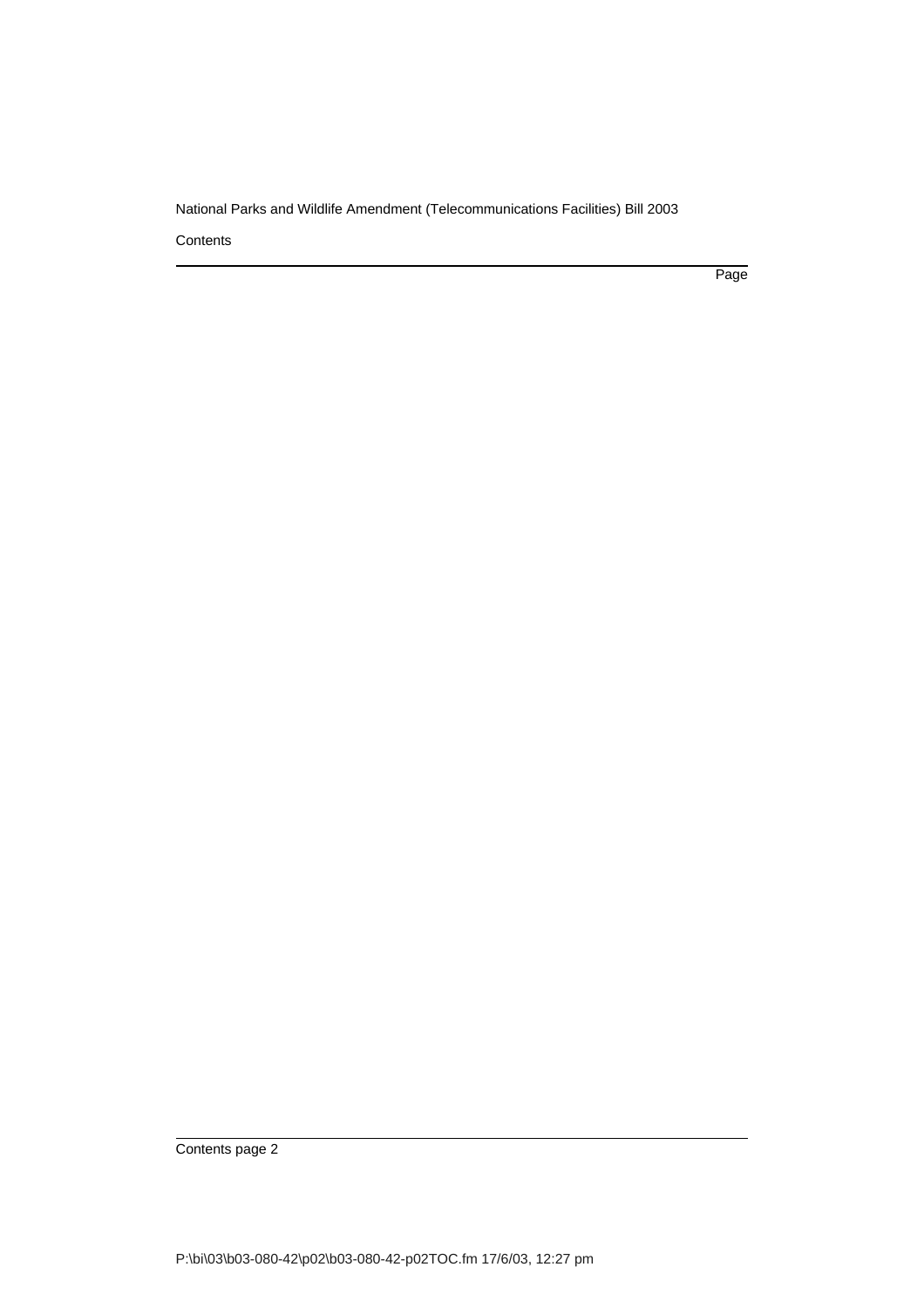

New South Wales

# **National Parks and Wildlife Amendment (Telecommunications Facilities) Bill 2003**

No , 2003

#### **A Bill for**

An Act to amend the *National Parks and Wildlife Act 1974* with respect to the use of land reserved under that Act for the purpose of telecommunications facilities; and for related purposes.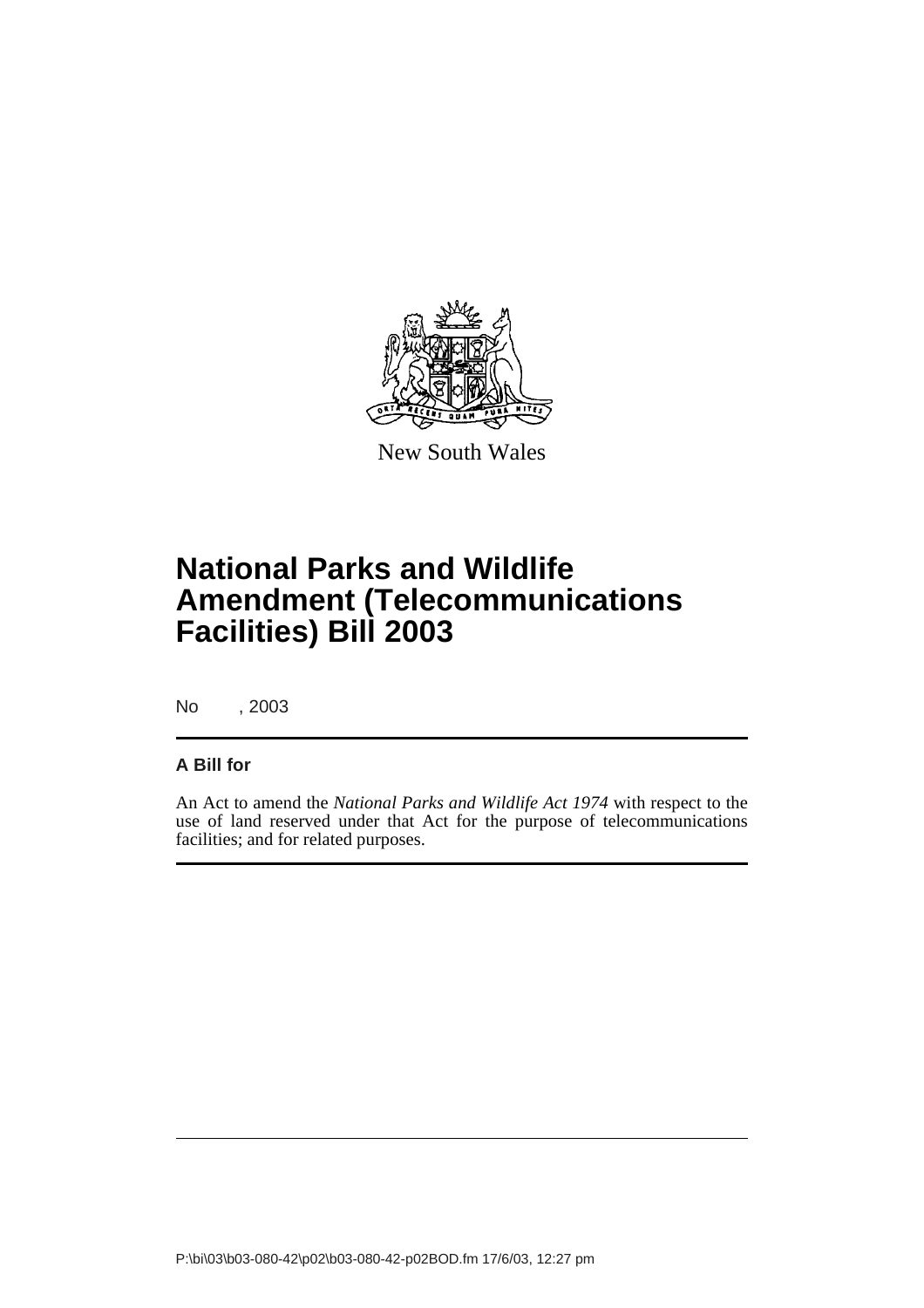<span id="page-5-2"></span><span id="page-5-1"></span><span id="page-5-0"></span>

| The Legislature of New South Wales enacts: |                                                                                                    |        |
|--------------------------------------------|----------------------------------------------------------------------------------------------------|--------|
| 1                                          | Name of Act                                                                                        | 2      |
|                                            | This Act is the National Parks and Wildlife Amendment<br>(Telecommunications Facilities) Act 2003. | 3<br>4 |
| $\mathbf{2}$                               | <b>Commencement</b>                                                                                | 5      |
|                                            | This Act commences on the date of assent to this Act.                                              | 6      |
| 3                                          | Amendment of National Parks and Wildlife Act 1974 No 80                                            | 7      |
|                                            | The National Parks and Wildlife Act 1974 is amended as set out in<br>Schedule 1.                   | 8<br>9 |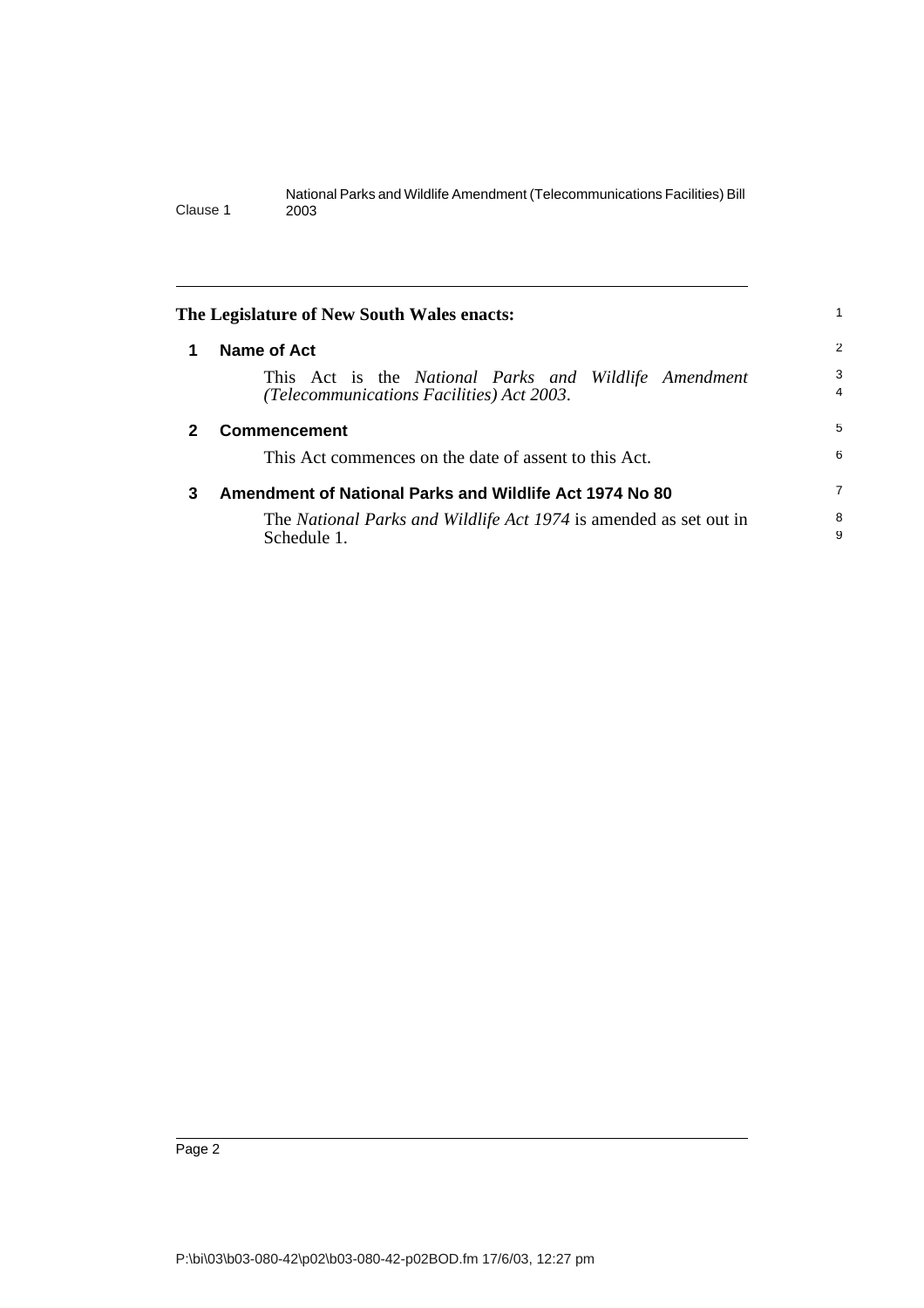Amendment Schedule 1 and the state of the state 1 and the state of the Schedule 1

(Section 3)

1 2

3

4

## <span id="page-6-0"></span>**Schedule 1 Amendment**

Insert in appropriate order in Part 12:

#### **153D Leases, licences and easements for telecommunications facilities**

- (1) For the purpose of the erection, use or maintenance of telecommunications facilities, the Minister may grant leases of, or licences to occupy or use, or easements or rights of way through, on or in, any land reserved under this Act.
- (2) A lease, licence, easement or right of way under this section may be granted subject to such terms and conditions as the Minister may determine.
- (3) The Minister may from time to time revoke or vary any grant under this section of an easement or right of way.
- (4) The Minister must not grant a lease, licence, easement or right of way under this section unless the Minister is satisfied that:
	- (a) there is no feasible alternative site for the proposed telecommunications facility concerned on land that is not reserved under this Act, and
	- (b) the proposed telecommunications facility is essential for the provision of telecommunications services for land reserved under this Act or for surrounding areas to be served by the facility, and
	- (c) the telecommunications facility is to be removed and the site of the facility is to be restored as soon as possible after the facility becomes redundant (for example, due to advances in technology), and
	- (d) the site of the proposed telecommunications facility has been selected after taking into account the objectives set out in any plan of management relating to the land concerned, and
	- (e) all existing leases, licences, easements and rights of way and all existing structures on the land concerned have been assessed to determine whether the proposed telecommunications facility could be co-located with an existing structure or whether the proposed facility

Page 3